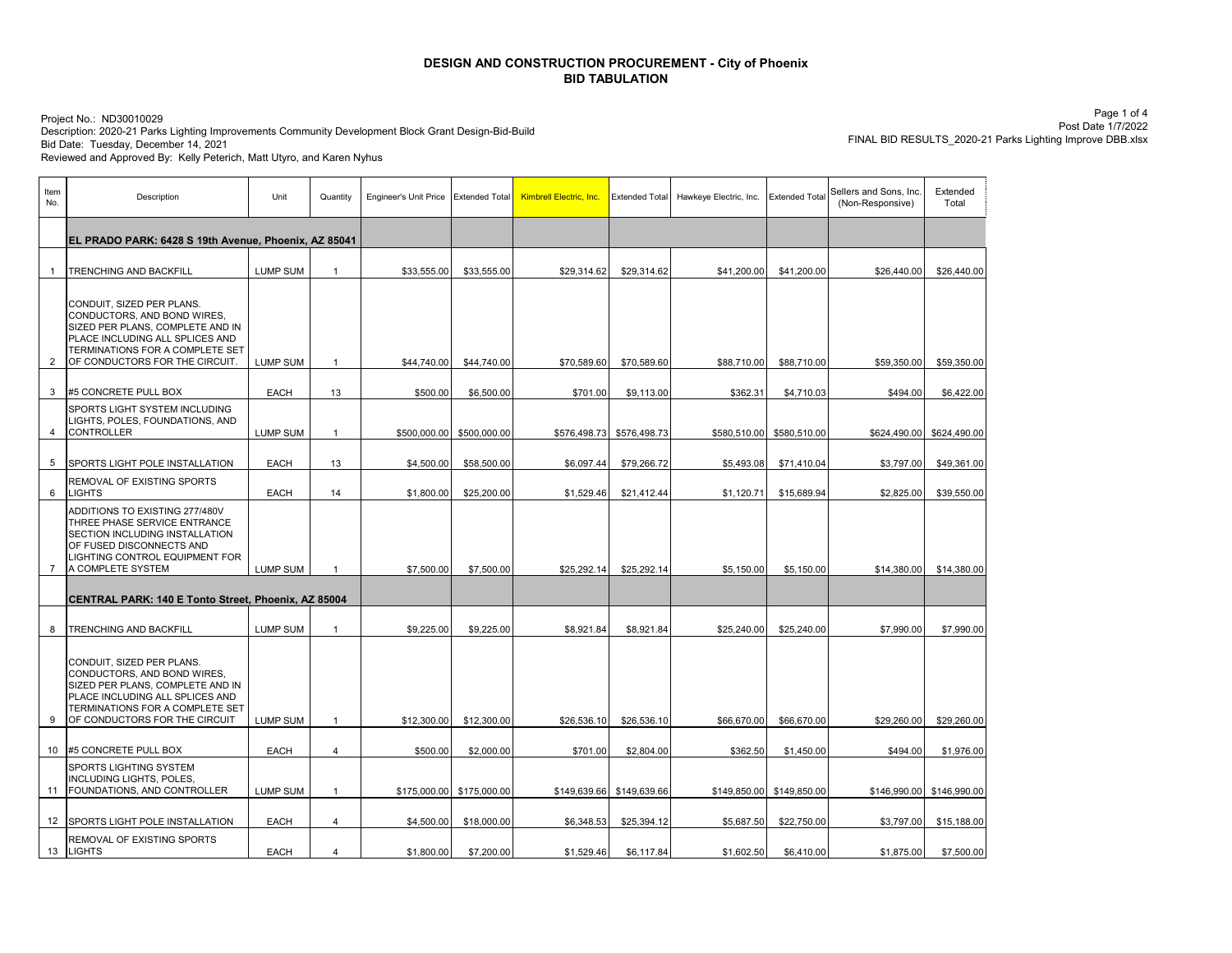Description: 2020-21 Parks Lighting Improvements Community Development Block Grant Design-Bid-Build Project No.: ND30010029 Bid Date: Tuesday, December 14, 2021 Reviewed and Approved By: Kelly Peterich, Matt Utyro, and Karen Nyhus

Page 2 of 4 Post Date 1/7/2022 FINAL BID RESULTS\_2020-21 Parks Lighting Improve DBB.xlsx

| Item<br>No. | Description                                                                                                                                                                                                          | Unit            | Quantity       | Engineer's Unit Price | <b>Extended Total</b>   | Kimbrell Electric, Inc. | <b>Extended Total</b> | Hawkeye Electric, Inc. | <b>Extended Total</b>     | Sellers and Sons, Inc.<br>(Non-Responsive) | Extended<br>Total |
|-------------|----------------------------------------------------------------------------------------------------------------------------------------------------------------------------------------------------------------------|-----------------|----------------|-----------------------|-------------------------|-------------------------|-----------------------|------------------------|---------------------------|--------------------------------------------|-------------------|
| 14          | ADDITIONS TO EXISTING 120/208V<br>THREE PHASE SERVICE ENTRANCE<br>SECTION INCLUDING REPLACEMENT<br>OF EXISTING LIGHITNG CONTROL<br>CABINENT WITH MUSCO LIGHTING<br>CONTROL EQUIPMENT FOR A<br><b>COMPLETE SYSTEM</b> | <b>LUMP SUM</b> | $\overline{1}$ | \$5,000.00            | \$5,000.00              | \$5,480.56              | \$5,480.56            | \$3,780.00             | \$3,780.00                | \$3,675.00                                 | \$3,675.00        |
|             |                                                                                                                                                                                                                      |                 |                |                       |                         |                         |                       |                        |                           |                                            |                   |
|             | PALOMINO PARK: 15815 N 30th Street, Phoenix, AZ 85032                                                                                                                                                                |                 |                |                       |                         |                         |                       |                        |                           |                                            |                   |
|             |                                                                                                                                                                                                                      |                 |                |                       |                         |                         |                       |                        |                           |                                            |                   |
| 15          | TRENCHING AND BACKFILL                                                                                                                                                                                               | <b>LUMP SUM</b> | $\mathbf{1}$   | \$66,690.00           | \$66,690.00             | \$50,981.94             | \$50,981.94           | \$57,900.00            | \$57,900.00               | \$47,387.00                                | \$47,387.00       |
| 16          | CONDUIT, SIZED PER PLANS.<br>CONDUCTORS, AND BOND WIRES.<br>SIZED PER PLANS, COMPLETE AND IN<br>PLACE INCLUDING ALL SPLICES AND<br>TERMINATIONS FOR A COMPLETE SET<br>OF CONDUCTORS FOR THE CIRCUIT                  | <b>LUMP SUM</b> | $\overline{1}$ | \$88,920.00           | \$88,920.00             | \$73,888.13             | \$73,888.13           |                        | \$111,770.00 \$111,770.00 | \$51,850.00                                | \$51,850.00       |
|             | HORIZONTAL BORING UNDER                                                                                                                                                                                              |                 |                |                       |                         |                         |                       |                        |                           |                                            |                   |
| 17          | EXISTING ROADWAY/PARKING LOT                                                                                                                                                                                         | <b>LUMP SUM</b> | $\mathbf{1}$   | \$10,920.00           | \$10,920.00             | \$3,186.37              | \$3,186.37            | \$31,800.00            | \$31,800.00               | \$6,050.00                                 | \$6,050.00        |
|             |                                                                                                                                                                                                                      |                 |                |                       |                         |                         |                       |                        |                           |                                            |                   |
| 18          | #3-1/2 CONCRETE PULL BOX                                                                                                                                                                                             | <b>EACH</b>     | 9              | \$400.00              | \$3,600.00              | \$509.82                | \$4,588.38            | \$362.22               | \$3,259.98                | \$417.00                                   | \$3,753.00        |
| 19          | PARKING LOT LIGHT FIXTURE. 15'<br>CONCRETE POLE, AND FOUNDATION,<br><b>TYPE A</b>                                                                                                                                    | <b>EACH</b>     | 22             |                       | \$6,500.00 \$143,000.00 | \$4,423.96              | \$97,327.12           | \$4,055.45             | \$89,219.90               | \$4,239.00                                 | \$93,258.00       |
| 20          | PARKING LOT LIGHT FIXTURE, 15'<br>STEEL POLE, AND FOUNDATION, TYPE<br>R.                                                                                                                                             | <b>EACH</b>     | 6              | \$5,000.00            | \$30,000.00             | \$3,584.03              | \$21,504.18           | \$4,040.00             | \$24,240.00               | \$2,342.00                                 | \$14,052.00       |
| 21          | VOLLEYBALL LIGHT FIXTURE, 20'<br>CONCRETE POLE, AND FOUNDATION,<br>TYPE C                                                                                                                                            | <b>EACH</b>     | 4              | \$7,000.00            | \$28,000.00             | \$4,423.96              | \$17,695.84           | \$4,255.00             | \$17,020.00               | \$4,141.00                                 | \$16,564.00       |
| 22          | BASKETBALL/VOLLEYBALL LIGHT<br>FIXTURE, 20' CONCRETE POLE, AND<br>FOUNDATION, TYPE D                                                                                                                                 | <b>EACH</b>     | 4              | \$7,000.00            | \$28,000.00             | \$5,022.36              | \$20,089.44           | \$4,912.50             | \$19,650.00               | \$5,146.00                                 | \$20,584.00       |
| 23          | PLAYGROUND LIGHT FIXTURE, 20'<br>CONCRETE POLE, AND FOUNDATION,<br>TYPE E                                                                                                                                            | <b>EACH</b>     | 3              | \$7,000.00            | \$21,000.00             | \$4,794.85              | \$14,384.55           | \$4,536.67             | \$13,610.01               | \$4,898.00                                 | \$14,694.00       |
|             |                                                                                                                                                                                                                      |                 |                |                       |                         |                         |                       |                        |                           |                                            |                   |
| 24          | RAMADA LIGHT, TYPE F                                                                                                                                                                                                 | <b>EACH</b>     | 3              | \$900.00              | \$2,700.00              | \$1,741.03              | \$5,223.09            | \$723.33               | \$2,169.99                | \$3,230.00                                 | \$9,690.00        |
| 25          | PUSH BUTTON AND SIGN ON POLE                                                                                                                                                                                         | <b>EACH</b>     | 3              | \$750.00              | \$2,250.00              | \$506.00                | \$1,518.00            | \$520.00               | \$1,560.00                | \$555.00                                   | \$1,665.00        |
| 26          | REMOVAL OF EXISTING LIGHT<br><b>FIXTURES, POLES AND FOUNDATIONS</b>                                                                                                                                                  | <b>EACH</b>     | 49             | \$600.00              | \$29,400.00             | \$1,529.46              | \$74,943.54           | \$991.63               | \$48,589.87               | \$1,438.00                                 | \$70,462.00       |
| 27          | ADDITIONS TO EXISTING 277/480V<br>THREE PHASE SERVICE ENTRANCE<br>SECTION INCLUDING INSTALLATION<br>OF NEW CIRCUIT BREAKERS AND<br>LIGHTING CONTROL EQUIPMENT FOR<br>A COMPLETE SYSTEM                               | <b>LUMP SUM</b> | $\overline{1}$ | \$5,000.00            | \$5,000.00              | \$8,284.57              | \$8,284.57            | \$2,640.00             | \$2,640.00                | \$13,675.00                                | \$13,675.00       |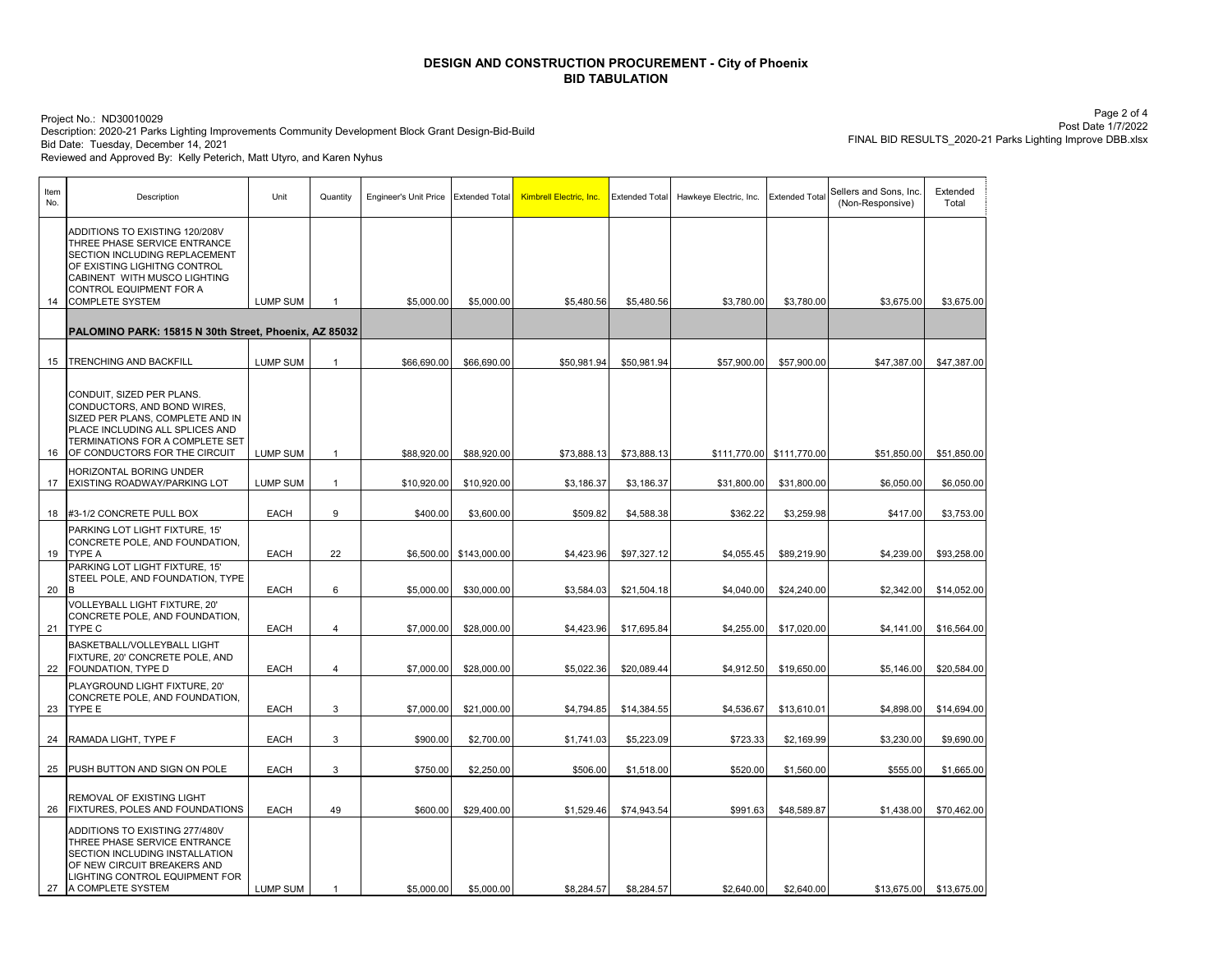Description: 2020-21 Parks Lighting Improvements Community Development Block Grant Design-Bid-Build Project No.: ND30010029 Bid Date: Tuesday, December 14, 2021 Reviewed and Approved By: Kelly Peterich, Matt Utyro, and Karen Nyhus

Page 3 of 4 Post Date 1/7/2022 FINAL BID RESULTS\_2020-21 Parks Lighting Improve DBB.xlsx

| Item<br>No. | Description                                                                                                                                                                                         | Unit                       | Quantity                       | Engineer's Unit Price Extended Total |                           | <b>Kimbrell Electric, Inc.</b> | <b>Extended Total</b>     | Hawkeye Electric, Inc. | <b>Extended Total</b>     | Sellers and Sons, Inc.<br>(Non-Responsive) | Extended<br>Total         |
|-------------|-----------------------------------------------------------------------------------------------------------------------------------------------------------------------------------------------------|----------------------------|--------------------------------|--------------------------------------|---------------------------|--------------------------------|---------------------------|------------------------|---------------------------|--------------------------------------------|---------------------------|
|             | NEVITT PARK: 6815 S 44th Way, Phoenix, AZ 85042                                                                                                                                                     |                            |                                |                                      |                           |                                |                           |                        |                           |                                            |                           |
| 28          | TRENCHING AND BACKFILL                                                                                                                                                                              | <b>LUMP SUM</b>            | $\mathbf{1}$                   | \$46,815.00                          | \$46,815.00               | \$36,961.91                    | \$36,961.91               | \$41,410.00            | \$41,410.00               | \$34,615.00                                | \$34,615.00               |
| 29          | CONDUIT, SIZED PER PLANS.<br>CONDUCTORS, AND BOND WIRES,<br>SIZED PER PLANS, COMPLETE AND IN<br>PLACE INCLUDING ALL SPLICES AND<br>TERMINATIONS FOR A COMPLETE SET<br>OF CONDUCTORS FOR THE CIRCUIT | <b>LUMP SUM</b>            | $\mathbf{1}$                   | \$62,420.00                          | \$62,420.00               | \$46,916.13                    | \$46,916.13               | \$89,000.00            | \$89,000.00               | \$43,310.00                                | \$43,310.00               |
| 30          | #3-1/2 CONCRETE PULL BOX                                                                                                                                                                            | <b>EACH</b>                | $\overline{4}$                 | \$400.00                             | \$1,600.00                | \$573.55                       | \$2,294.20                | \$362.50               | \$1,450.00                | \$417.00                                   | \$1,668.00                |
| 31          | PARKING LOT LIGHT FIXTURE. 15'<br>CONCRETE POLE, AND FOUNDATION,<br><b>TYPE A</b>                                                                                                                   | EACH                       | 15                             | \$6,500.00                           | \$97,500.00               | \$4,336.65                     | \$65,049.75               | \$4,219.33             | \$63,289.95               | \$4,408.00                                 | \$66,120.00               |
|             | <b>VOLLEYBALL LIGHT FIXTURE, 20'</b><br>CONCRETE POLE, AND FOUNDATION,<br>32 TYPE B                                                                                                                 | <b>EACH</b>                | $\overline{4}$                 | \$7,000.00                           | \$28,000.00               | \$4,442.44                     | \$17,769.76               | \$4,440.00             | \$17,760.00               | \$4,415.00                                 | \$17,660.00               |
| 33          | BASKETBALL/VOLLEYBALL LIGHT<br>FIXTURE, 20' CONCRETE POLE, AND<br>FOUNDATION, TYPE C                                                                                                                | <b>EACH</b>                | $\overline{4}$                 | \$7,000.00                           | \$28,000.00               | \$5,379.87                     | \$21,519.48               | \$5,135.00             | \$20,540.00               | \$5,186.00                                 | \$20,744.00               |
| 34          | TENNIS LIGHT FIXTURE, 20'<br>CONCRETE POLE, AND FOUNDATION,<br><b>TYPE D</b>                                                                                                                        | <b>EACH</b>                | 8                              | \$7,000.00                           | \$56,000.00               | \$3,907.77                     | \$31,262.16               | \$4,686.25             | \$37,490.00               | \$5,324.00                                 | \$42,592.00               |
|             |                                                                                                                                                                                                     |                            |                                |                                      |                           |                                |                           |                        |                           |                                            |                           |
| 35<br>36    | RAMADA LIGHT, TYPE E<br>PLAYGROUND LIGHT FIXTURE, 20'<br>CONCRETE POLE, AND FOUNDATION,<br><b>TYPE F</b>                                                                                            | <b>EACH</b><br><b>EACH</b> | $\ensuremath{\mathsf{3}}$<br>3 | \$900.00<br>\$7,000.00               | \$2,700.00<br>\$21,000.00 | \$1,741.03<br>\$5,047.21       | \$5,223.09<br>\$15,141.63 | \$870.00<br>\$4,723.33 | \$2,610.00<br>\$14,169.99 | \$3,071.00<br>\$4,670.00                   | \$9,213.00<br>\$14,010.00 |
| 37          | RESTROOM LIGHT, TYPE G                                                                                                                                                                              | <b>EACH</b>                | 3                              | \$900.00                             | \$2,700.00                | \$684.43                       | \$2,053.29                | \$643.33               | \$1,929.99                | \$780.00                                   | \$2,340.00                |
| 38          | PUSH BUTTON AND SIGN ON POLE                                                                                                                                                                        | <b>EACH</b>                | 3                              | \$750.00                             | \$2,250.00                | \$506.00                       | \$1,518.00                | \$520.00               | \$1,560.00                | \$555.00                                   | \$1,665.00                |
| 39          | REMOVAL OF EXISTING LIGHT<br>FIXTURES, POLES AND FOUNDATIONS                                                                                                                                        | <b>EACH</b>                | 30                             | \$600.00                             | \$18,000.00               | \$1,529.46                     | \$45,883.80               | \$639.67               | \$19,190.10               | \$1,155.00                                 | \$34,650.00               |
| 40          | ADDITIONS TO EXISTING 120/240V<br>SINGLE PHASE SERVICE ENTRANCE<br>SECTION INCLUDING INSTALLATION<br>OF NEW CIRCUIT BREAKERS AND<br>LIGHTING CONTROL EQUIPMENT FOR<br>A COMPLETE SYSTEM             | LUMP SUM                   | $\overline{1}$                 | \$5,000.00                           | \$5,000.00                | \$7,010.02                     | \$7,010.02                | \$2,250.00             | \$2,250.00                | \$10,950.00                                | \$10,950.00               |
|             |                                                                                                                                                                                                     |                            |                                |                                      |                           |                                |                           |                        |                           |                                            |                           |
|             | SWEETWATER PARK: 13230 N 44th Street, Phoenix, AZ 85032                                                                                                                                             |                            |                                |                                      |                           |                                |                           |                        |                           |                                            |                           |
|             | 41   TRENCHING AND BACKFILL                                                                                                                                                                         | <b>LUMP SUM</b>            | $\mathbf{1}$                   | \$46,155.00                          | \$46,155.00               | \$37,599.18                    | \$37,599.18               | \$26,570.00            | \$26,570.00               | \$36,658.00                                | \$36,658.00               |